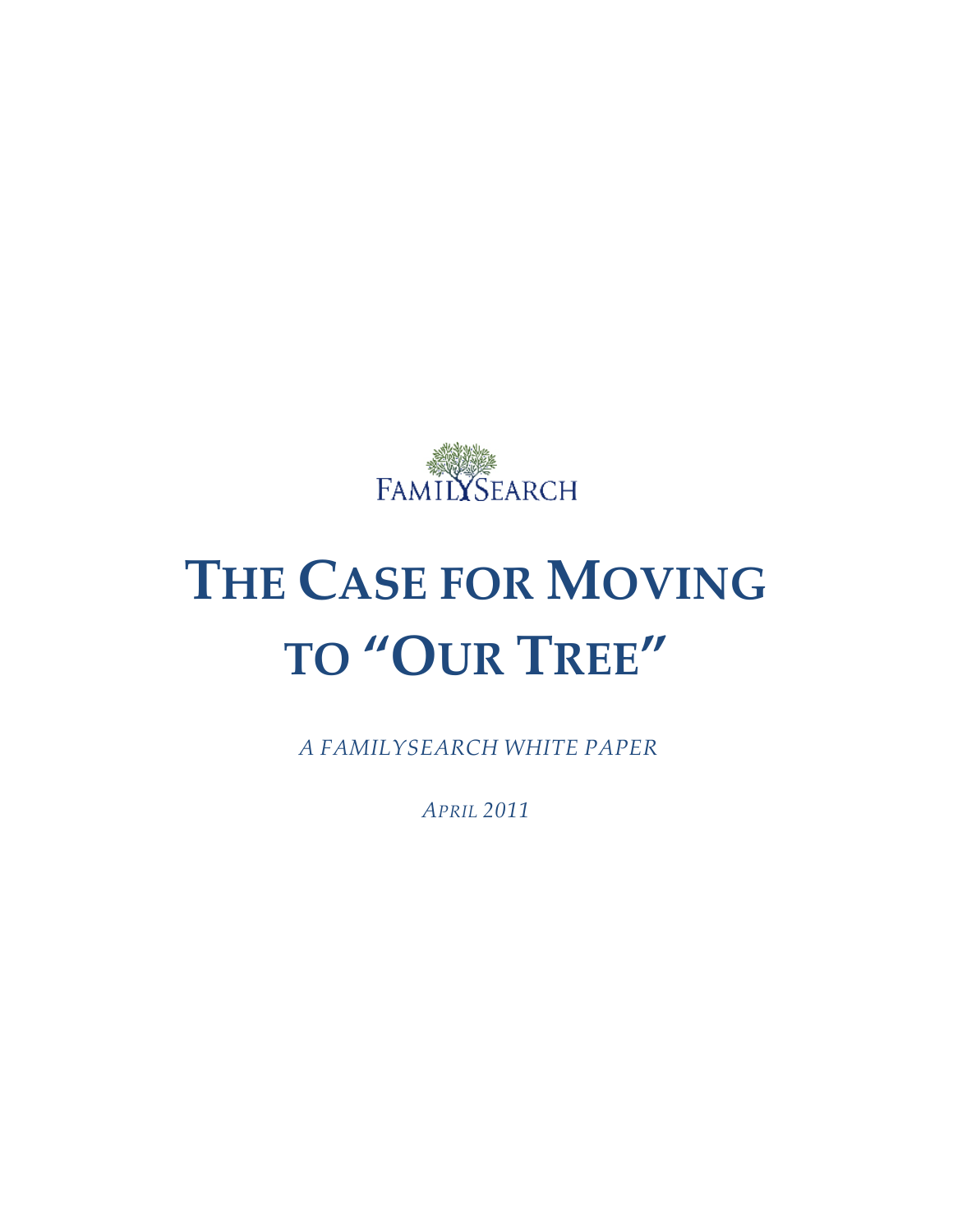# **EXECUTIVE SUMMARY**

This white paper discusses upcoming<br>changes to the new FamilySearch we  $\perp$  changes to the new FamilySearch website (new.familysearch.org). It will:

- Discuss known challenges found in new.familysearch.org.
- Describe potential solutions that FamilySearch will provide.
- Discuss concerns that you may have.
- Provide a place where you can tell FamilySearch about your concerns.

### **THE GOALS**

The new FamilySearch website has made great progress in decreasing duplicate temple work

and increasing the number of members participating in family history.

However, it has not yet met the goal of reducing duplicate research, which requires an accurate, source-based family tree whose data endures longer than any of the researchers who contribute to it.

### **THE CHALLENGE**

To achieve this goal, new.familysearch.org needs to solve these problems:

- **A lack of meaningful sources.** The consistent use of sources prevents errors and minimizes contention among researchers working on the same lines.
- **The inability to correct errors.** The database contains a lot of information that has been submitted over the last several decades. When you find errors, you probably cannot make the required corrections because:
	- You cannot correct others' errors.
	- Others can mess up your own work by combining the wrong records together.
- Until a recent fix, some records contained disputes, which prevent all corrections.
- Many key individuals in a family tree have so much bad information that correcting them seems impossible.

### **THE SOLUTION**

To improve the data in the family tree, information will be divided into three types:

- **Sources** show where information in the tree came from.
- **Conclusions** are the best available facts about each individual in the tree. Sources strengthen conclusions.
- **Opinions** are variations of the conclusions, such as theories, variations, or contradictions found in various sources.

*We have not yet met the goal of reducing duplicate research, which requires an accurate, source-based family tree whose data endures longer than any of the researchers who contribute to it.*

The genealogical information from the Pedigree Resource File, Ancestral File, Church membership records, and Church temple records will not automatically become conclusions, as they are now. Instead, they will be large resources of "opinion" data that you can search and use to create conclusions.

To allow a community of interested researchers to identify, record, and

maintain an accurate set of conclusions in the family tree, the family tree feature will be modified to:

- Remove features that prevent you from correcting other contributors' data.
- Add new collaboration, monitoring, and rollback features to help control this more open environment.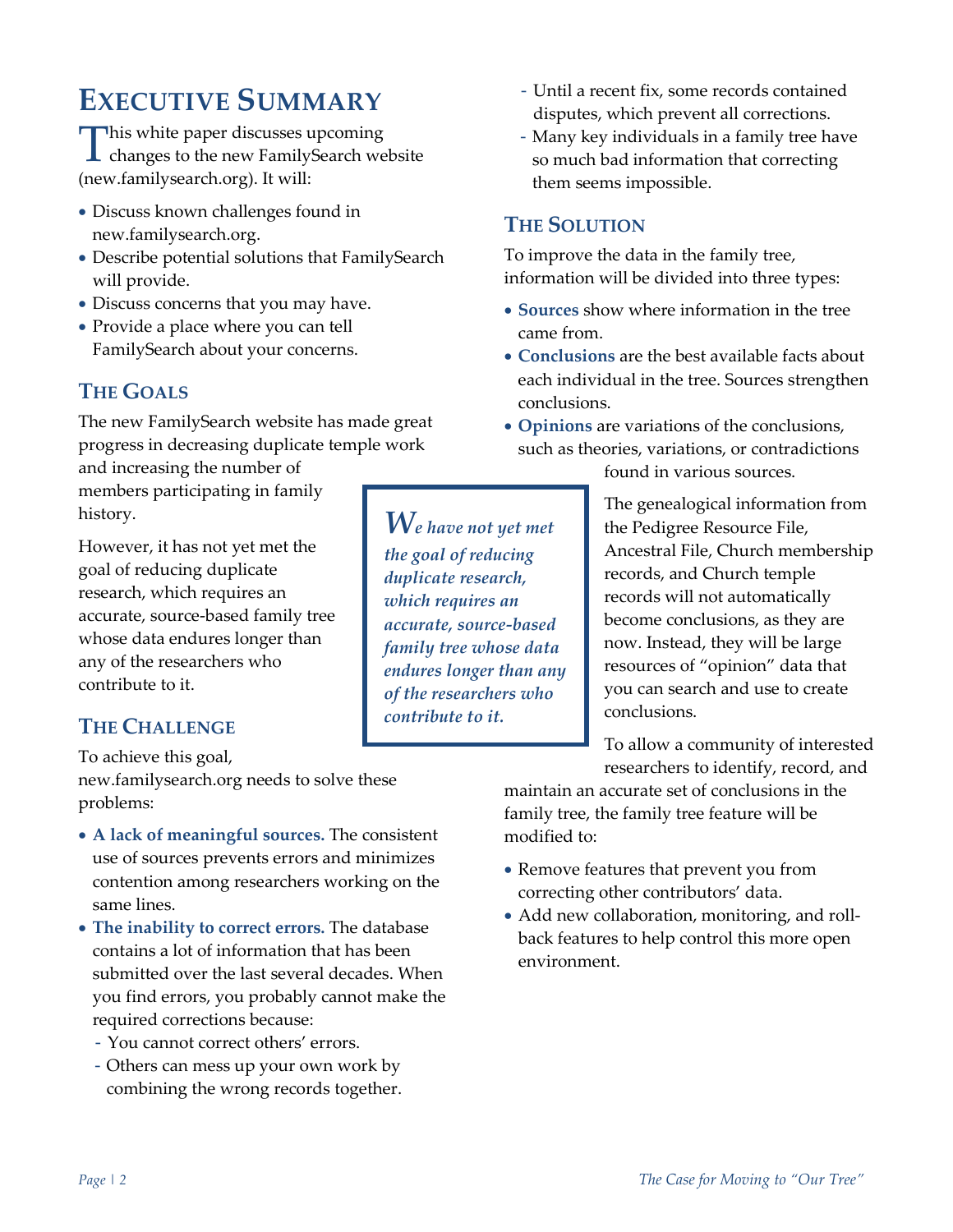# **INTRODUCTION**

The new FamilySearch website<br>
(new.familysearch.org) allowe (new.familysearch.org) allowed Church members, for the first time, to see all of the information about their ancestry that had been submitted to the Church over the years. This data appeared in many different systems, but it was never all in the same system at the same time.

President Gordon B. Hinckley set two important goals for new.familysearch.org:

- Reduce duplication of temple ordinances and family history research.
- Increase the number of Church members participating in family history.

This first version of the system has been successful at reducing ordinance duplication. It has not yet addressed duplication of research. It is clear that our next goal must be to create an accurate, source-based family tree whose data endures longer than any of the researchers who contribute to it. This is the only way that we will ultimately reduce the time-consuming duplication of research.

# **BARRIERS TO AN ACCURATE, SOURCE-BASED FAMILY TREE**

ith its current features and data,  $\mathbf{W}^\text{ith}$  its current features and data,<br>new.familysearch.org cannot become an accurate, source-based family tree for several reasons:

- Due to a lack of meaningful sources, it is impossible to tell which information is most accurate. Further, if you enter sources, the system does not indicate which versions of a name, event, or other information have sources. Other users may never see them.
- Even when you have sources that prove which information is correct, it is nearly impossible

to correct or remove errors. You cannot change or remove what other people contributed.

• The system performs slowly at peak times and with many concurrent users.

#### **LACK OF MEANINGFUL SOURCES**

Meaningful sources and citations provide many benefits. They can:

- Prove or disprove the accuracy of the information in a family tree.
- Reduce or eliminate duplicate research required to validate others' work.
- Reduce conflict in collaborative research efforts.

Data in new.familysearch.org lacks meaningful sources and citations for many reasons:

- Legacy systems such as Ancestral File and the International Genealogical Index did not preserve a contributor's sources.
- Some contributors did not track sources or contribute them with their data.
- Although you can add sources into new.familysearch.org, the feature, as it currently exists, is deficient and gets little use.

Even when sources are available, you cannot provide images or links to online records. If you want to validate the research, you have to find and examine the records manually.

### **INABILITY TO CORRECT ERRORS**

When users work in new.familysearch.org, many feel overwhelmed and discouraged. They may have spent years doing original research and correcting prior research. Then the problems all come back, and they have to start all over again. Even if they're willing, they simply cannot make all of the required corrections because:

- You cannot correct others' errors.
- Others can mess up your work.
- The record contains disputes.
- Many key individuals in a family tree have so much bad information that correcting them seems almost impossible.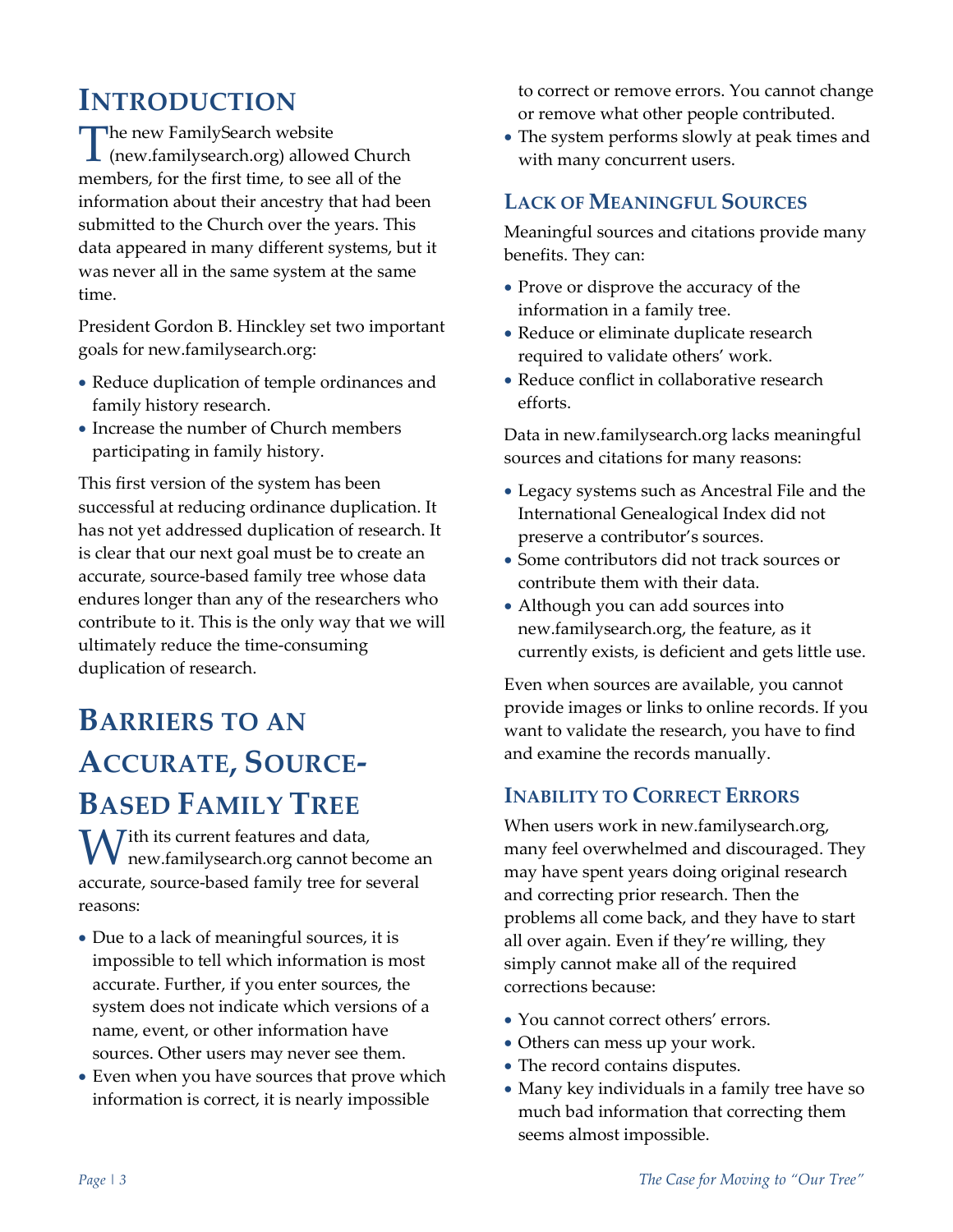#### *You Cannot Correct Others' Errors*

In the first design of new.familysearch.org, researchers told us that they would not participate in any system that allowed others to change their data. They feared that less experienced people would replace their accurate data with family legends and other errors.

Consequently, features were added to prevent others from changing what you contribute. When you are an experienced, knowledgeable researcher, this seems like a good way to protect your careful work.

Consider, however, that the system provides this protection to all of the information in it, not just the information that is well researched and well documented.

Since only the original contributor can make corrections, you have to contact that contributor and convince him or her to do the needed work. This collaboration adds obstacles. Consider:

- Much of the legacy data that was submitted to Ancestral File and other early systems has remained unclaimed. The original contributors have moved, quit doing family history, died, or are unavailable for other reasons.
- Some contributors do not provide contact information.
- Even when contributors provide an e-mail address, you may not get a response.
- There may be multiple contributors. You may not be able to contact them all, much less convince them to make the required change.
- Temple ordinances were performed using incorrect information. The person who originally contributed the information for ordinances might be able to change his or her own submission. However, the names, events, and relationships that are stored with the temple ordinances cannot be corrected or removed. System administrators can sometimes help, but the process can be daunting, and providing the required documentation can be time consuming.

#### *Others Can Mess Up Your Work*

There is one type of change where another user can change hours of your painstaking work: the combining and separating of records.

Combining duplicate records takes a long time and expertise. It can take even longer to identify records that should not have been combined and separate them back out.

After you spend the time on these corrections, you quickly find out that they are not permanent. The system lists the bad records as "possible duplicates" to the next person. That person, lacking your expertise in your family line, recombines them.

#### *Large Amounts of Duplication*

Since its release, it is apparent that the duplication of information was a more serious problem than previously understood. Some individuals have hundreds of duplicate records. They have thousands of pieces of information, mostly inaccurate.

Many of these large records are early LDS Church members with many descendants. Others are members of other well-researched family lines, including royalty. They are gateway ancestors who connect millions of people to their heritage.

Take, for example, John Case (see the screenshot on the next page). You can easily tell that his is a problem record because of the triangle next to his name.

His record contains 812 combined records, with over 10,000 pieces of information. If you dig into his details a bit, you'll see:

- 39 spouses.
- Over 50 siblings connected to 4 sets of parents.
- Hundreds of children.
- 19 versions of his name, some obviously belonging to someone else.
- 25 versions of his birth date, ranging from 1619 to "about 1800."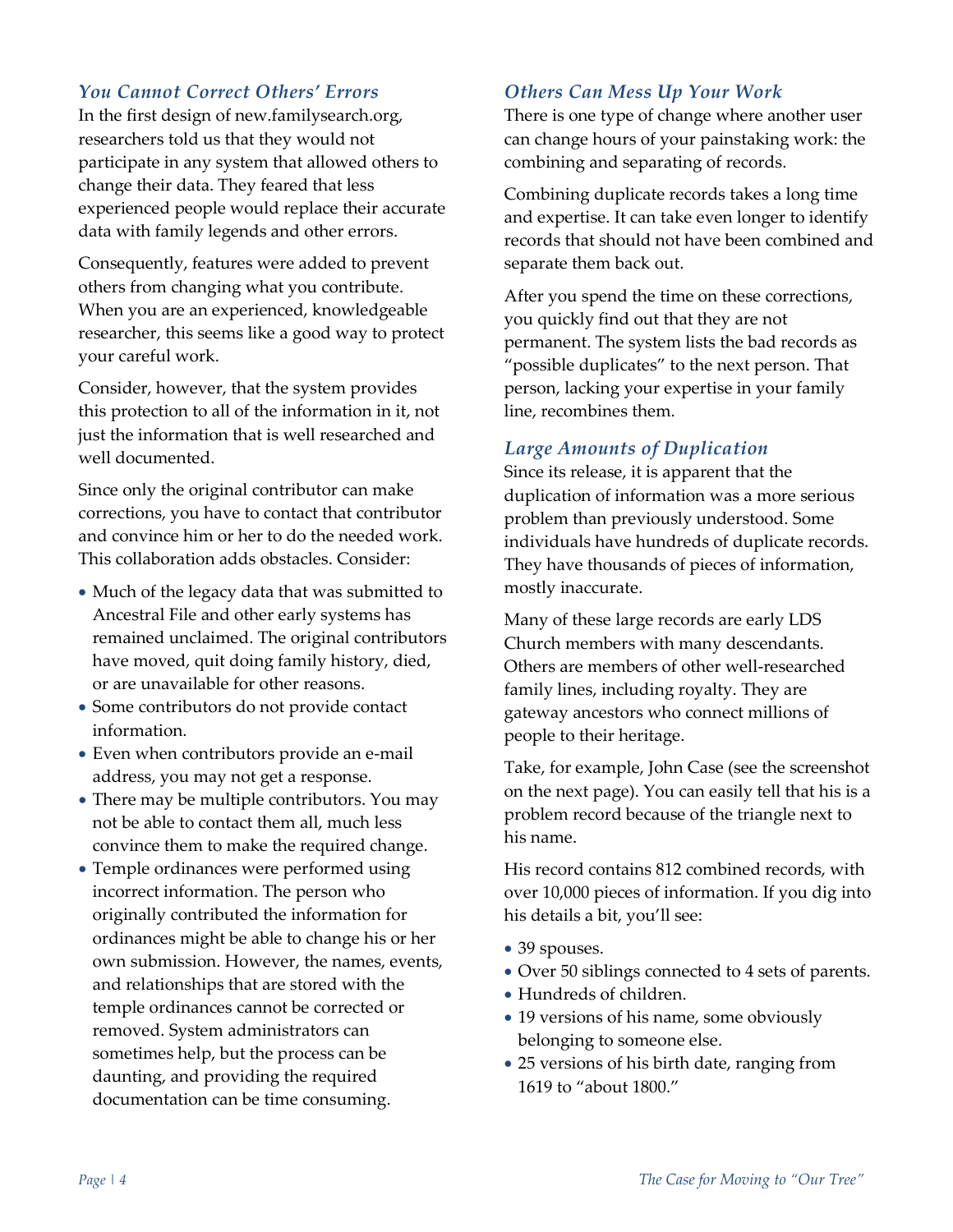| Summary                 | Person identifier: KNZ6-GZ7 |                                                                                                    |                                           |
|-------------------------|-----------------------------|----------------------------------------------------------------------------------------------------|-------------------------------------------|
| <b>Details</b>          |                             |                                                                                                    | Changed by:                               |
| <b>LDS Ordinances</b>   |                             | Name: John Case<br>$\overline{\mathcal{L}}$                                                        | BJFisher (3 January 2011)                 |
|                         | Gender: Male                |                                                                                                    |                                           |
| Time Line               | Birth:                      | 1669<br>$\frac{1}{2}$                                                                              | BJFisher (3 January 2011)                 |
| Map                     |                             | < Windsor. Hartford. Connecticut>                                                                  |                                           |
| Parents and             | Christening:                | Unknown                                                                                            | $\bullet$<br>Ben W. Tenney (29 June 2010) |
| Siblings                |                             | Death: about 1759<br>$\bullet$                                                                     | rlewis3766280 (28 December 2010)          |
| Spouses and<br>Children | <b>Burial: 1759</b>         | $\begin{bmatrix} 1 \\ 1 \end{bmatrix}$<br>Lyndeborough, Hillsborough, New Hampshire, United States | rlewis3766280 (28 December 2010)          |
| Possible Duplicates     |                             |                                                                                                    |                                           |

• Birthplaces in Massachusetts, Connecticut, Rhode Island, Ireland, and England.

At least 8,000 of Case's descendants submitted him to the Church. When the database that became the new.familysearch.org was first created, John Case's record contained each of these 8,000 submissions, resulting in more than 75,000 pieces of information.

To prevent records like this from causing the system to crash, duplicate pieces of information were deleted. (No unique data was deleted.) This stabilized the system, but records like this are one of the main reasons that the system performs slowly.

With so many errors, and so many contributors who are probably unavailable, it is unlikely that the records of crucial gateway ancestors like John Case will ever be correct unless the system itself changes.

# **SOLUTION**

The solution is large and will not be implemented all at once. The changes can be divided into these basic categories.

- Place much more emphasis on sources and citations.
- Create a family tree that allows the genealogical community to collaborate and

identify the most accurate pieces of information to be shown on the tree.

Let's discuss each part in more detail.

### **EMPHASIS ON SOURCES**

Consistent use of sources prevents errors and minimizes contention among researchers working on the same lines.

To place emphasis on sources, the information in the tree will be separated into sources, conclusions, and opinions. This division will help you identify which pieces of information are reliable and supported by sources.

- You will add **sources** with a new sources feature. This new feature lets you upload a scanned document, enter a citation that identifies where it came from, and link the scanned document and citation to individuals in the tree. If you do not have a scanned copy of the source, you can submit the complete citation without the image. You will be able to save this source and reuse it as needed.
- **Conclusions** are the best set of available facts about an individual in the tree. Each individual will have one set of conclusions, which you and a community of interested researchers maintain. Conclusions without sources are considered weak. Anyone can add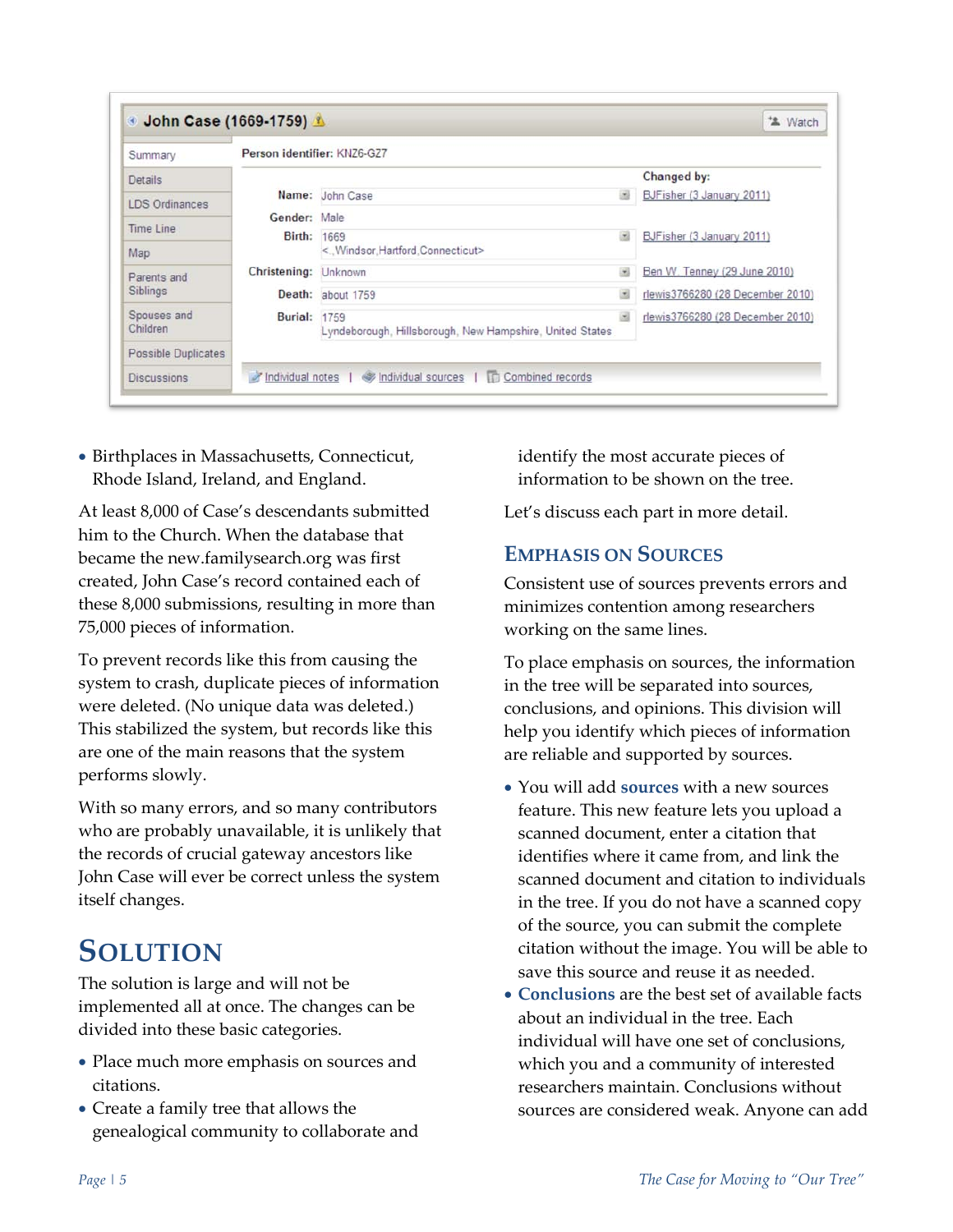a source to strengthen a conclusion or replace a weak conclusion with a stronger one.

• **Opinions** are variations of the conclusions about an individual. They may be "theories" that you post so that you can work with others to substantiate them with sources or disprove them. They may simply be variations submitted over time or contradictions found in various sources.

Think of the conclusions as a sort of "beefed up" individual summary and the opinions as all of the variations shown in the details.

Data from the Pedigree Resource File, Ancestral File, and Church membership records will not automatically become conclusions, as they are now. Instead, they will be large resources of "opinion" data that you can search. If you find good information, you can add it to the conclusions in the tree, and then add even more sources to strengthen those conclusions.

Temple records will provide two types of data:

- The ordinance dates and places will be sources that indicate the ordinances are done.
- The accompanying genealogical data will become another set of "opinion" data that you can search and use to form conclusions. That means, for example, that the system will not automatically generate a marriage relationship simply because a sealing-to-spouse ordinance was done. You could use the temple record as a source that supports your conclusion of a marriage event and relationship.

Separating the data in this way also allows the system to perform more quickly since it can bring up one small set of conclusions instead of bringing back all of the information at once. Large records like John Case's will no longer cause problems because:

- He too will have one set of conclusions.
- He will have many fewer incorrect spouses and children because the ordinance records no longer automatically create relationships.

#### **COLLABORATIVE CONCLUSIONS**

As new.familysearch.org evolves, the features that prevent you from correcting other contributor's data will be removed. A community of people who are interested in their lines in the family tree will be able to evaluate sources and maintain the most accurate set of conclusions possible.

This type of change might alarm many of you. Let us try to reassure you on two levels:

• **User Behavior.** In the current new FamilySearch website, the individual's summary works in a collaborative manner. Any user can change the summary. Everyone sees just one summary. How the summary gets used has been monitored. The result is that less experienced researchers do not usually change summaries because they assume someone with more expertise has already made the best choice.

Other collaborative websites find this same behavior pattern. Most people change something only when they really do have better information. Experts monitor their subject area and quickly correct errors, unintentional and otherwise.

- **New features.** To control this more open system, new collaboration, monitoring, and roll-back features will be added:
	- A *discussions* feature was added in the August 2010 release. Each individual now has a discussion page where you can discuss the data with other interested researchers.
	- A *watch* feature was added in the December 2010 release of the system. It lets you monitor the individuals of interest to you and receive notifications when their information changes.
	- In a future release, features will be added that let you see a *history of the changes* made to an individual. You can undo any change and explain why that change needed to be undone.